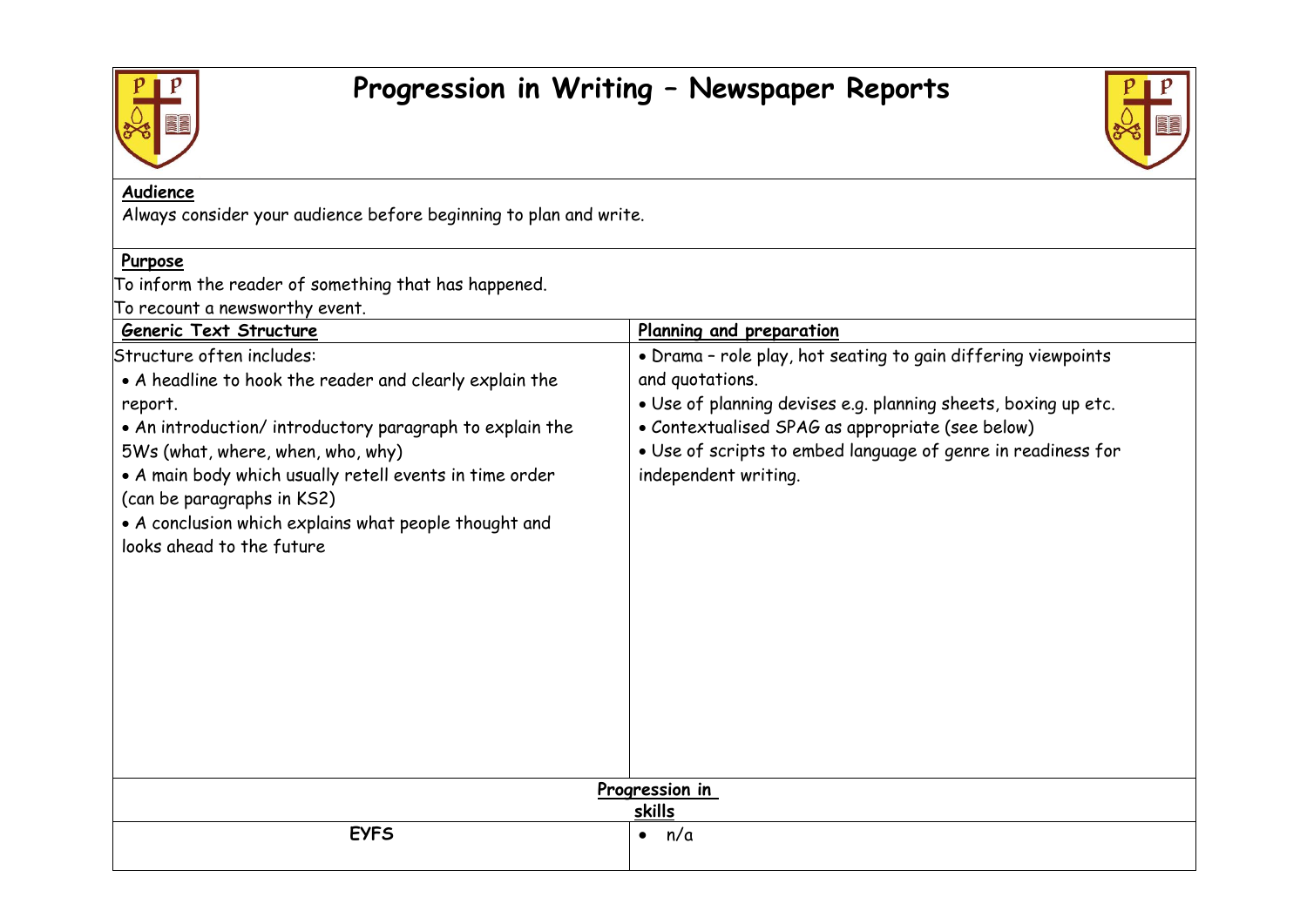| K <sub>51</sub> | Past tense                                                                    |
|-----------------|-------------------------------------------------------------------------------|
|                 | • Simple time connectives                                                     |
|                 | $\bullet$ (Y2) Can use progressive forms of verbs e.g. the children were      |
|                 | playing                                                                       |
|                 | $\bullet$ (Y2) Some use of coordinating and subordinating conjunctions to     |
|                 | explain or link ideas.                                                        |
|                 | $\bullet$ A headline - a clear title about the report                         |
|                 | Possible text structure:                                                      |
|                 | <b>Introduction</b>                                                           |
|                 | Which explains the 5Ws (what, where, when, who, why)                          |
|                 | Main body                                                                     |
|                 | Which retells the events in time order.                                       |
|                 | <b>Conclusion</b>                                                             |
|                 | Which explains what people thought about the event                            |
| LKS2            | • 3rd person                                                                  |
|                 | • Time connectives/fronted adverbials to sequence events.                     |
|                 | • Some journalistic words or phrases:                                         |
|                 | https://schools.firstnews.co.uk/blog/journalistic-                            |
|                 | writing/journalisticwords-and-phrases-ks2/                                    |
|                 | Quotes using speech marks.                                                    |
|                 | $\bullet$ Headline - a clear title about the report including alliteration or |
|                 | rhyme to make it catchy.                                                      |
|                 | Possible text structure:                                                      |
|                 | <b>Introduction</b>                                                           |
|                 | An introductory paragraph - 5Ws (what, where, when, who, why)                 |
|                 | <b>Main Body</b>                                                              |
|                 | Different paragraphs of information in chronological order retelling          |
|                 | the event.                                                                    |
|                 | Conclusion                                                                    |
|                 | A concluding paragraph including a summary of events; quotes and              |
|                 | looking forward to the future                                                 |